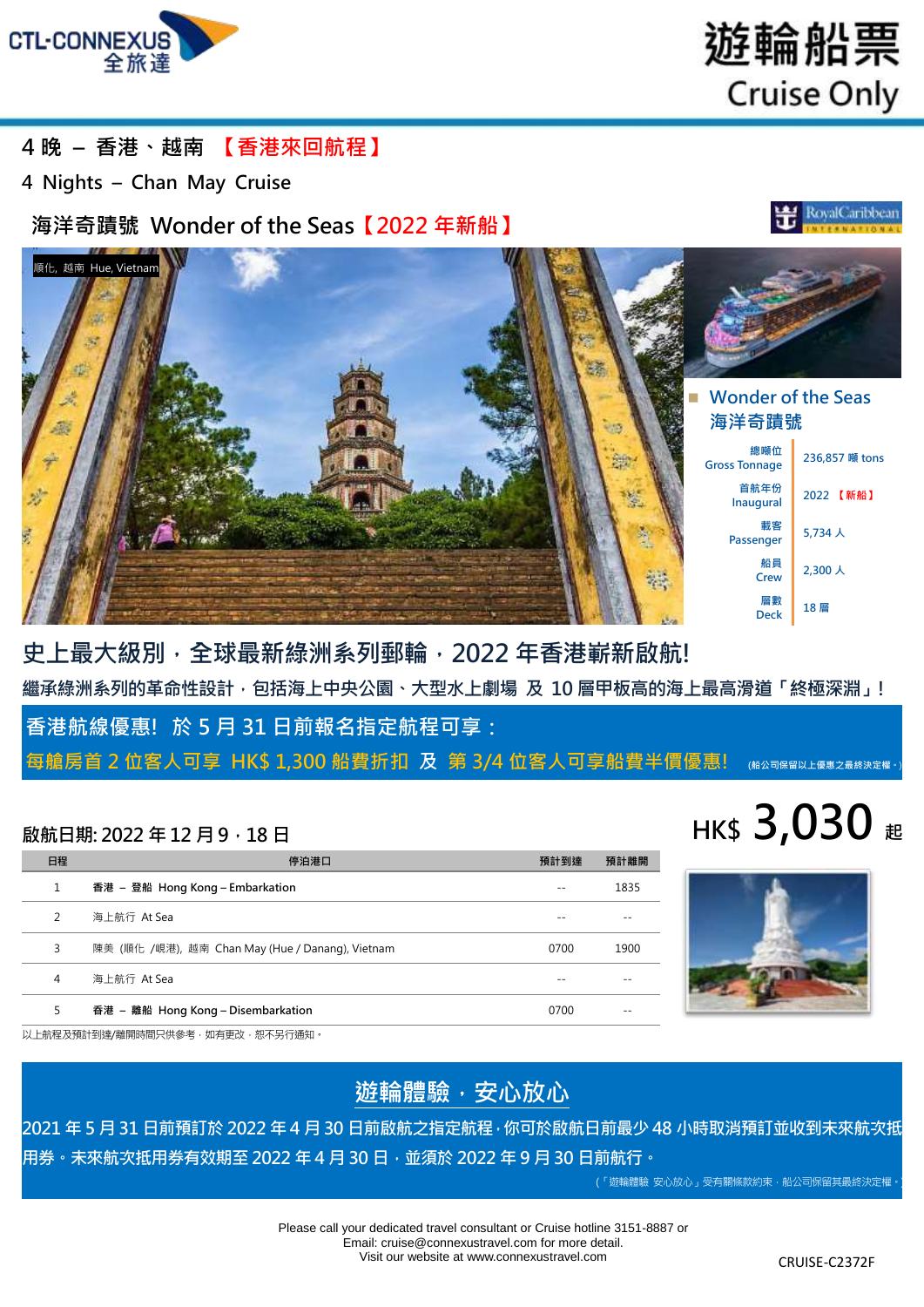

## **4 晚 – 香港、越南 【香港來回航程】**

**4 Nights – Chan May Cruise**

## **海洋奇蹟號 Wonder of the Seas【2022 年新船】**

### **啟航日期: 2022 年 12 月 9, 18 日**

| 價目 Price<br>成人佔半房 Sharing twin basis     | 原價              | 5月31日前報名            | 同房第 3/4 位客人<br>(優惠已計算於價格內,並須於 5 月 31 日前報名)     |
|------------------------------------------|-----------------|---------------------|------------------------------------------------|
| 內艙房 Interior – Cat. 4V                   | нк\$ 4,330 #    | нк\$ 3,030 起        |                                                |
| 內艙房 Interior – Cat. 3V                   | нк\$ 4,970 #    | нк\$ 3,670 #        | нк\$ $1,120$ #                                 |
| 海景房 Oceanview - Cat. 4N                  | нк\$ 5,020 #    | нк\$ 3,720 #        | нк $$1,160$ æ                                  |
| 海景露台房 Oceanview Balcony - Cat. 4D        | нк\$ 5,790 #    | <b>нк\$ 4,490 起</b> |                                                |
| 海景露台房 Oceanview Balcony – Cat. 3D        | нк\$ 6,950 #    | нк\$ 5,650 #        | нк\$ $1,570$ $\scriptstyle\rm \scriptstyle \&$ |
| 標準套房 Junior Suite – Cat. J4              | нк\$ 7,240 #    | нк\$ 5,940 #        |                                                |
| 標準套房 Junior Suite – Cat. J3              | нк\$ 9,050 #    | нк\$ 7,750 #        | нк $$1,710$ $\scriptstyle{\rm \pm 0}$          |
| 套房 Grand Suite (1 bedroom) – Cat. GS     | нк\$ 12,310 $E$ | нк\$ 11,010 $#$     | нк\$ 3,390 #                                   |
| 郵輪雜費 HK \$ 1,480 / 同房第 3/4 位客人: HK\$ 740 | 港口稅 HK\$750     |                     |                                                |

# 遊輪體驗 安心放心

- 1. 登船前檢查旅客及船員的健康狀況
- 2. 避免前往受疫情影響地區
- 3. 客房每日2次全面清潔
- 4. 船上關鍵區域每30分鐘消毒一次
- 5. 船上增添洗手和消毒設施
- 6. 確保100%新鮮、已過濾空氣及每小時換氣高達20次
- 7. 全天候 24/7 提供醫療支援



海景房 Oceanview (4N) 艙房:179 平方呎

7



海景露台房 Oceanview Balcony (4D / 3D) 艙房:182 平方呎 露台:50 平方呎

標準套房 Junior Suite (J4 / J3) 艙房:287 平方呎 露台:80 平方呎

下載皇家無憂啟航小冊子

**套房 Grand Suite (GS)** 艙房:371 平方呎 露台:105 平方呎

**Children** 

Please call your dedicated travel consultant or Cruise hotline 3151-8887 or Email[: cruise@connexustravel.com](mailto:cruise@connexustravel.com) for more detail. Visit our website at [www.connexustravel.com](http://www.connexustravel.com/) CRUISE-C2372F